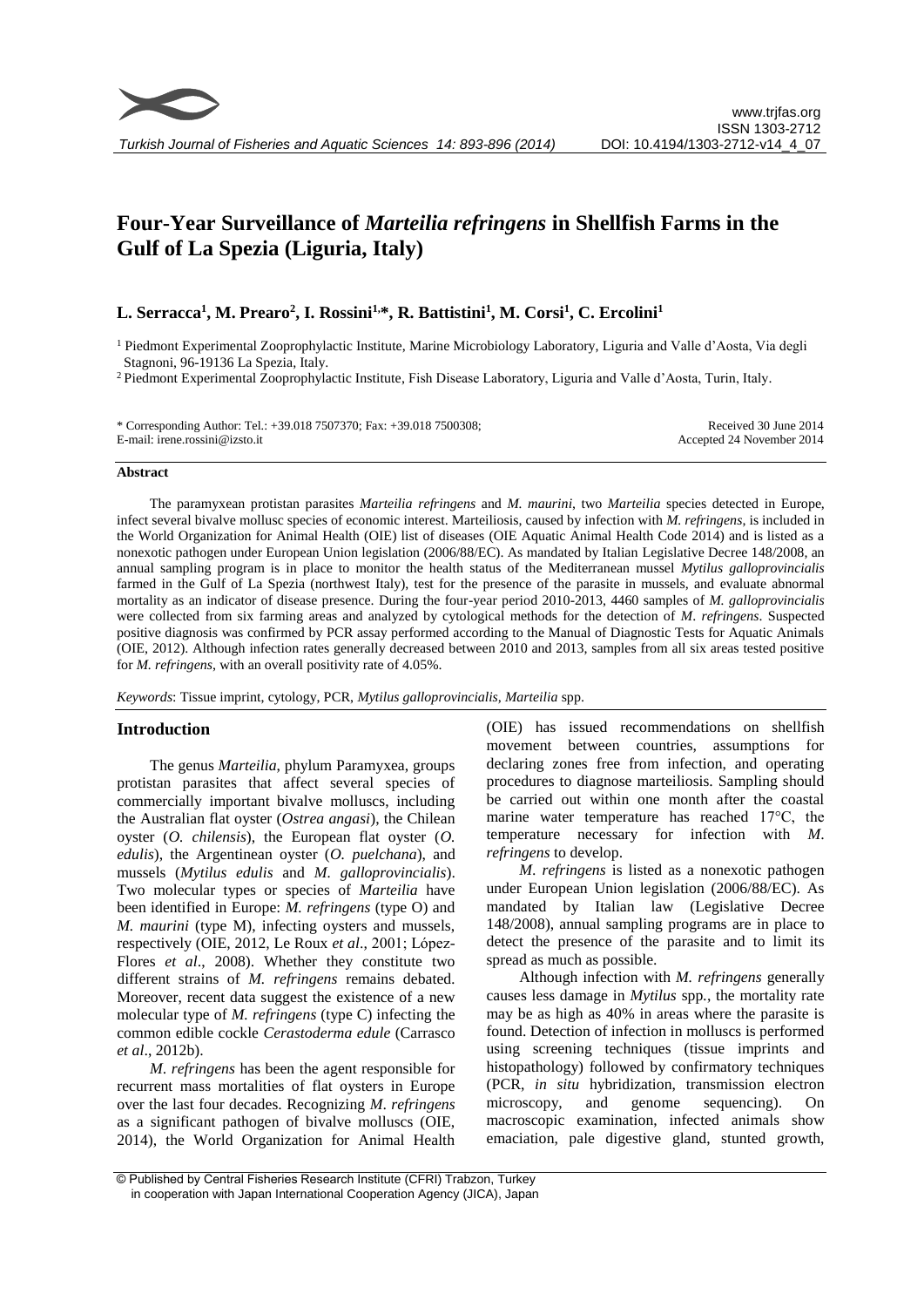tissue necrosis and death. In some individuals, however, the parasite can be present without causing disease. The body appears contracted and emaciated, and digestive gland tissues are translucent. Because the macroscopic lesions are identical to those observed in haplosporidiosis, diagnosis is confirmed with histological or cytological examination.

The two most commonly farmed mussel species in Europe are the blue or common mussel (*Mytilus edulis*) in the north and the Mediterranean or Spanish mussel (*M. galloprovincialis*) in the south. In Italy, shellfish farming makes up the bulk of aquaculture production, based largely on mussels (*M. galloprovincialis*) and the Manila clam (*Tapes philippinarum*) followed by limited amounts of clams (*Tapes decussatus*) and oysters (*Crassostrea gigas* and *Ostrea edulis*). The main production area in northwest Italy is the Gulf of La Spezia, where mussels are farmed by small operators granted aquaculture site leases in coastal marine areas divided into 6 zones (Figure 1). Cultivation is by the pile or raft technique. The estimated annual production is 6,000 tons. Here we report the results of four-year surveillance of marteiliosis caused by *Marteilia refringens* in *M. galloprovincialis* from the Gulf of La Spezia.

samples were collected from all 6 mussel farming zones in the Gulf of La Spezia during the summer months when the coastal seawater temperature rises above the critical value of 17°C. The number of individuals collected per year was 860 in 2010, 900 in 2011, 900 in 2012, and 1800 in 2013. Approximately 150 samples from each of the 6 areas were examined for the presence of *Marteilia* spp*.* within 24 hours of collection. Detection of infection with *Martelia* spp. was performed by macroscopic examination of gross lesions followed by cytological analysis. Tissue imprints were made from a piece of digestive gland. After drying on blotting paper, sections of the target organ were put on glass slides. The slides were airdried, fixed in absolute ethanol, and stained (Hemacolor® Kit, Merck) according to the manufacturer's instructions, then coverslipped and examined at 1000x in oil immersion using a Nikon Optiphot-2 microscope. Samples testing positive for *Marteilia* spp*.* underwent confirmatory PCR assay, as described in the Manual of Diagnostic Tests for Aquatic Animals for the diagnosis of marteiliosis in molluscs (OIE, 2012). The prevalence of *M. refringens* by farm and year of sampling was calculated with a 95% confidence interval.

## **Results**

### **Materials and Methods**

During the four-year period from 2010 to 2013,

None of the samples showed gross lesions specific for marteiliosis. Microscopic examination of



**Figure 1.** Mussel farming areas in the Gulf of La Spezia (Liguria, northwest Italy).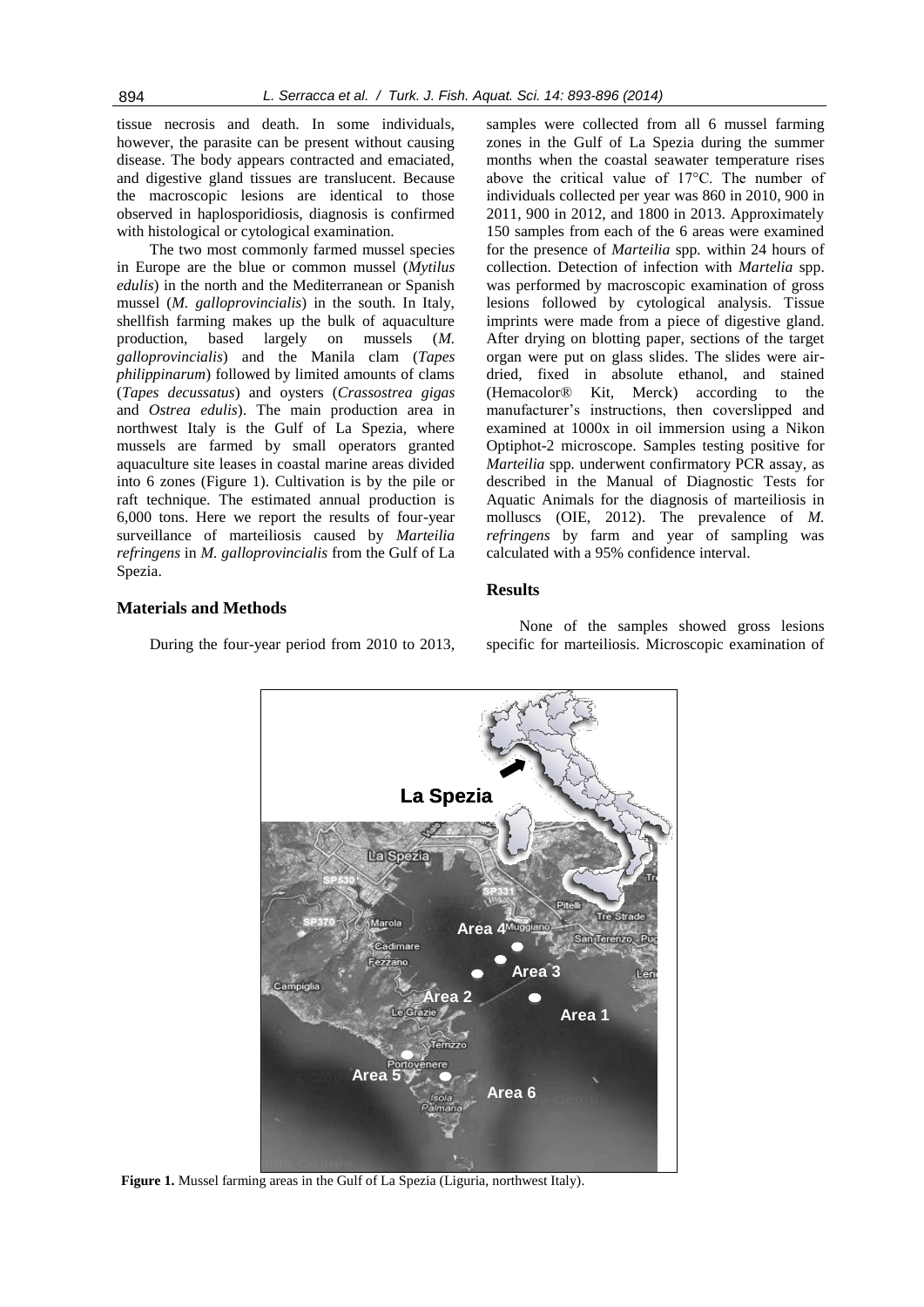the digestive gland imprints revealed various lifecycle stages, including daughter cells, immature and mature sporonts. Different developmental stages of the parasite were observed in the stained imprints from samples collected over the four years of surveillance (total prevalence of 4.05%). The percentage by year of the presence of protozoan cells in the samples from all six farms was 9.07% in 2010, 6.9% in 2011, 2.2% in 2012, and 1.17% in 2013. Within farms the higher prevalence was recorded in

farm 3 while the lower in farm 5 (Table 1). Although the samples from all farms tested positive for *M. refringens* infection, the percentage of positive samples decreased between 2010 and 2013. The same trend was observed within each farm (Table 1). No mortality of *M. galloprovincialis* was observed. PCR confirmed the presence of the genome of *M. refringens*.

### **Discussion**

Infection with *M. refringens* in molluscs has been reported in northern Europe and along the Spanish, Tunisian, Greek, French, Italian and Croatian coasts of the Mediterranean basin (Elgharsalli *et al*., 2012; Carrasco *et al*., 2012a; Rayyan *et al*., 2006; Audemard *et al*., 2004; Zrnčić *et al*., 2001; Villalba *et al*., 1993). In the present study,

the prevalence of infection with *M. refringens* in mussels was similar to that reported in a previous study on cultured *M. galloprovincialis* from Spain (Fuentes *et al*., 1995) but lower than that reported for the Thermaikos Gulf in northern Greece (Virvilis *et al*., 2003). A study using *in situ* hybridization and histological methods reported a prevalence of 5% in Croatia, fairly similar to the rate we estimated for the Gulf of La Spezia, although no cases of mortality occurred (Zrnčić *et al*., 2001) (Figure 2).

In Italy, data on the presence/absence of *M. refringens* in farmed mussels are scant. As compared to other Italian regions (1.72% in Friuli-Venezia Giulia, 0.03% in Veneto, 0% in Emilia Romagna; data base 2002), the total percentage estimated from the present surveillance in the Gulf of La Spezia was higher (data base 2010-2013). The presence of *Marteilia* spp*.* (0% to around 1%) in mussel farms located in the northern Adriatic is far lower than that reported for southern Italy (10-20%; data base 2009).

According to surveillance carried out in the Gulf of La Spezia between 2002 and 2003, the prevalence was 4.61%, or slightly higher than the present rate of 4.05%, but markedly lower than the rates reported for 2010 and 2011 (9.07% and 6.9%, respectively). This increase could be explained by the recent rise in coastal marine water temperature, which may have created weather conditions conducive for survival of

**Table 1.** Prevalence of *Marteilia refringens* infection by farm and year of sampling

| Farm           | Year of sampling | Total samples | Positive samples            | Prevalence% | Estimated prevalence (95% CI) |
|----------------|------------------|---------------|-----------------------------|-------------|-------------------------------|
| $\mathbf{1}$   | 2010             | 130           | 16                          | 12.3        | 17.9-6.7                      |
|                | 2011             | 150           | $\,8\,$                     | 5.3         | $8.9 - 1.7$                   |
|                | 2012             | 150           | $\boldsymbol{7}$            | 4.7         | $8.1 - 1.3$                   |
|                | 2013             | 300           | $\overline{4}$              | 1.3         | $2.6 - 0.02$                  |
|                | Total            | 730           | 35                          | 4.8         | $6.4 - 3.2$                   |
| $\sqrt{2}$     | 2010             | 130           | 11                          | 8.5         | 13.3-3.7                      |
|                | 2011             | 150           | 9                           | 6.0         | $9.8 - 2.2$                   |
|                | 2012             | 150           | $\mathfrak{Z}$              | 2.0         | $4.2-(-0.2)$                  |
|                | 2013             | 300           | $\tau$                      | $2.3\,$     | $4.0 - 0.6$                   |
|                | Total            | 730           | 30                          | 4.1         | $5.5 - 2.7$                   |
| 3              | 2010             | 150           | 26                          | 17.3        | 23.4-11.2                     |
|                | 2011             | 150           | 15                          | 10.0        | 14.8-5.2                      |
|                | 2012             | 150           | 3                           | 2.0         | $4.2 - (-0.2)$                |
|                | 2013             | 300           | $\overline{4}$              | 1.3         | $2.6 - 0.0$                   |
|                | Total            | 750           | 48                          | 6.4         | $8.2 - 4.6$                   |
| $\overline{4}$ | 2010             | 150           | 13                          | 8.7         | 13.2-4.2                      |
|                | 2011             | 150           | 18                          | 12          | 17.2-6.8                      |
|                | 2012             | 150           | $\ensuremath{\mathfrak{Z}}$ | $2.0\,$     | $4.2 - (-0.2)$                |
|                | 2013             | 300           | $\overline{3}$              | 1.0         | $2.1-(-0.1)$                  |
|                | Total            | 750           | 37                          | 4.9         | $6.4 - 3.4$                   |
| 5              | 2010             | 150           | $\overline{4}$              | 2.7         | $5.3 - 0.1$                   |
|                | 2011             | 150           | $\mathfrak{Z}$              | 2.0         | $4.2 - (-0.2)$                |
|                | 2012             | 150           | $\overline{c}$              | 1.3         | $3.1 - (-0.5)$                |
|                | 2013             | 300           | $\mathbf{1}$                | 0.3         | $0.9 - (-0.3)$                |
|                | Total            | 750           | $10\,$                      | 1.3         | $2.1 - 0.5$                   |
| 6              | 2010             | 150           | $\,8\,$                     | 5.3         | $8.9 - 1.7$                   |
|                | 2011             | 150           | 9                           | $6.0\,$     | $9.8 - 2.2$                   |
|                | 2012             | 150           | $\overline{c}$              | 1.3         | $3.1 - (-0.5)$                |
|                | 2013             | 300           | $\overline{c}$              | $0.6\,$     | $1.5-(-0.3)$                  |
|                | Total            | 750           | 21                          | 2.8         | $4.0 - 1.6$                   |